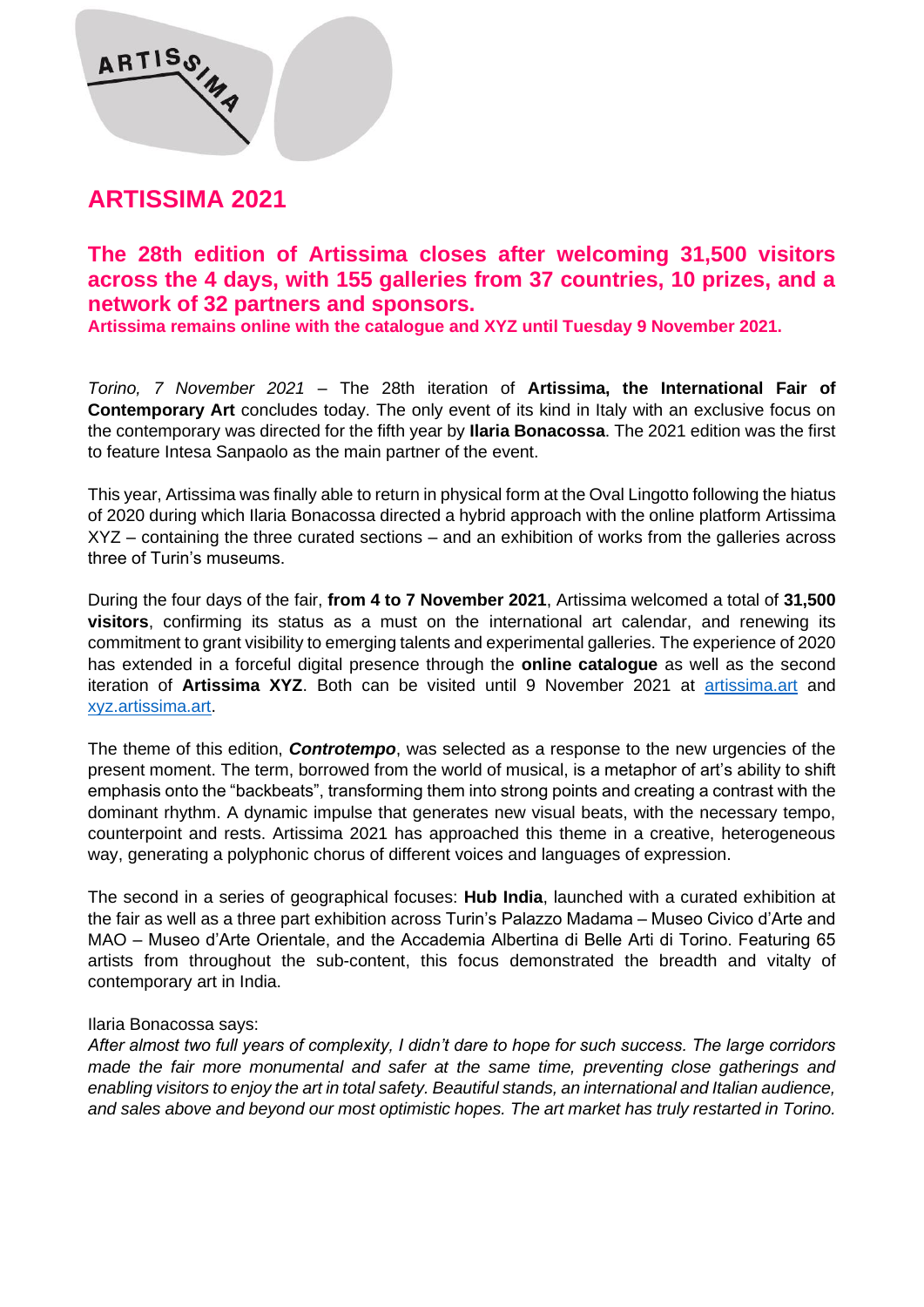

## **THE NUMBERS OF ARTISSIMA 2021**

**31,500 visitors** across 4 days.

**37** countries represented by **155** galleries, of which **76** Italian and **79** foreign.

The 7 sections of the fair, including the 3 sections curated by international boards presented in Artissima XYZ, contained approximately **1,500** works of art. The fair welcomed over **450 collectors** from **21** countries (Australia / Austria / Belgium / Denmark / United Arab Emirates / France / Germany / Great Britain / Hong Kong / Iran / Italy / Monaco / Netherlands / Peru / Portugal / Romania / Russia / Spain / Switzerland / USA / Turkey) and almost **5,000 VIP** guests and **400 art professionals**, including museum directors and curators. Starting from the first months of 2021, over 1000 new collectors were involved. About 20 delegations of museum patrons of the most important institutions on a worldwide level were on hand for the four days of the fair: Tate Patrons (Great Britain), Patrons of the Pushkin Museum (Russia), Danish Art Collectors Society (Denmark), The Cultivist (USA/Great Britain), AMAMCO (Switzerland), Camden Art Centre (Great Britain), Amici della Triennale, Club GAMeC, Membri di Palazzo Grassi, Sostenitori del MART and Amici del MAXXI (Italy). A demonstration of the trust and importance that continue to be assigned to this event, also on an international level.

## **HIGHLIGHTS**

Inside the fair, the exhibition *Vitality of time. The art collections of Intesa Sanpaolo*, curated by Luca Massimo Barbero, associate curator of the collections of modern and contemporary art of the Intesa Sanpaolo bank, presented a selection of important works as an emblematic representation of the quality and variety of the group's holdings of  $20<sup>th</sup>$  and  $21<sup>st</sup>$  century art. The exhibition, organized in terms of selections from the various nuclei of the Intesa Sanpaolo collections, retraced the most outstanding moments of artistic creativity after World War II: from the intense experimentalism of the 1950s in Italy to the roots of conceptual and contemporary research, beginning precisely in Torino, which then spread on an international scale.

The new geographical focus **Hub India**, presented by Artissima in collaboration with Emami Art, provided an overview of the galleries, institutions and artists of a very important region of the world. The project curated by Myna Mukherjee and Davide Quadrio presented works, galleries and institutions, with the aim of offering a panorama of a surprising visual culture. From the marginal to the mainstream, from history to the contemporary, the established to the radical, *Hub India – Maximum Minimum* narrated a multitude of stories, expanding beyond the confines of the fair to spread out into the city. The three exhibitions, titled *Classical Radical*, were produced in collaboration with Fondazione Torino Musei in the spaces of Palazzo Madama – Museo Civico d'Arte and MAO – Museo d'Arte Orientale, and with the Accademia Albertina di Belle Arti di Torino they will remain on view until 5 December.

The works by the winners of the **Torino Social Impact Award**, Monia Ben Hamouda and the group MRZB, and **Torino Social Impact Award 2020**, Caterina Erica Shanta and Liryc Dela Cruz, were presented in a special stand at Artissima. The project has been developed and curated by Artissima and promoted by Torino Social Impact with the aim of encouraging emerging talents with a multicultural and migratory background, with the support of Fondazione Compagnia di San Paolo. The 2021 edition called for the artists to reflect on the theme "ZOOM IN/ZOOM OUT" with the help of Matteo Mottin and Ramona Ponzini, founders of the art project Treti Galaxie.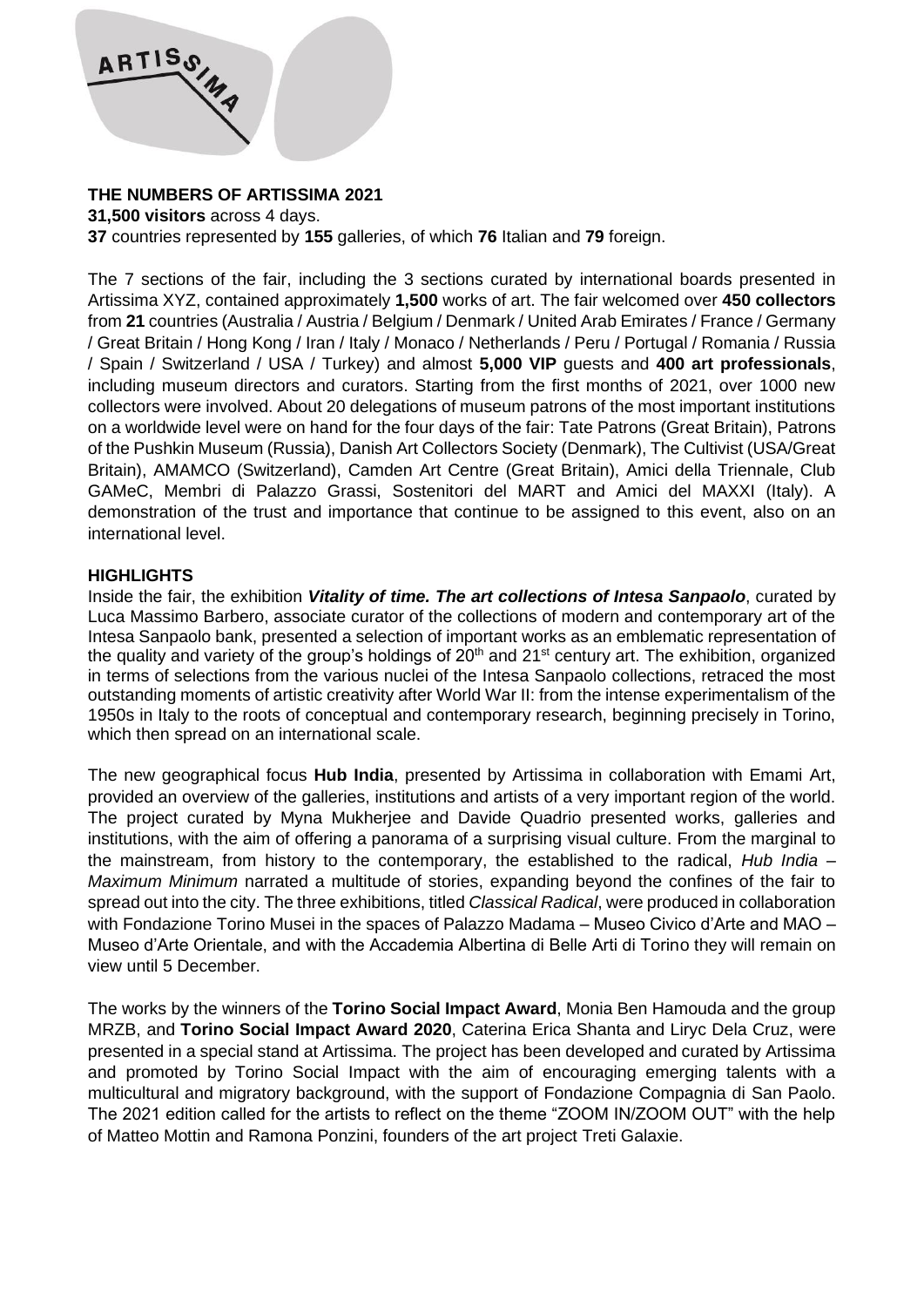

#### **PRIZES AND ACQUISITIONS**

Ten awards were assigned during the fair.

• **illy Present Future Prize**: awarded to **Diana Policarpo**, presented by LEHMANN + SILVA gallery, Porto.

The award, now in its 21st edition and promoted by illycaffè since 2001, is assigned to the most interesting artist of Present Future, the section of Artissima dedicated to emerging talents.

• **FPT for Sustainable Art Award**: awarded to **Lennart Lahuis**, presented by Dürst Britt & Mayhew gallery, The Hague.

The award is supported by FPT Industrial with the purpose to generate a mix between sustainability and art. Now in its 2nd edition, the award is assigned to the work which best embodies the research on sustainable processes for the production of art, but also has an intrinsic value that more or less directly addresses the complexity, fragility, force and beauty of the marine ecosystem.

• **Tosetti Value Award for photography**: awarded to **Fatma Bucak**, presented by Peola Simondi gallery, Torino.

Now in its 2nd edition, the award is supported by Tosetti Value - Il Family office. Based on the desire to investigate the relationship between art and economics, the award is assigned to an artist whose photographic work explores the historical-social and economic situation of our globalised world.

• **Carol Rama Award by Fondazione Sardi per l'Arte**: awarded to **Ivana Spinelli**, presented by GALLLERIAPIÙ, Bologna.

The award, now in its 2nd edition and supported by Fondazione Sardi per l'Arte, is assigned to the artist who embodies in her research and work the same unconventional female creativity and artistic freedom Carol Rama enacted and transmitted through her works.

• **VANNI #artistroom Prize**: awarded to **Catalin Pislaru**, presented by Nir Altman gallery, Munich.

The 1st edition of the prize launched by the Torino-based brand VANNI occhiali has been assigned to the artist under 35 whose research offers an original perspective on reality, opening an unexpected, surprising viewpoint.

• **Xiaomi HyperCharge Award:** awarded to **Gillian Brett**, presented by C+N Canepaneri, Milano and Genova.

The first edition of the award, supported by the world leader in technology Xiaomi, is an acknowledgement for the artist under 35 whose research best communicates the charge that innovation and culture can bring to contemporary.

• **Five artists have been selected for** *Surfing NFT,* the debut project of the platform *Beyond Production* produced in collaboration by Fondazione per l'Arte Moderna e Contemporanea CRT and Artissima, inviting contemporary artists to experiment the production of a work using NFTs ("Non Fungible Token") and the blockchain technology: **Darren Bader** - Franco Noero, Torino / **Claudia Comte** - König, Berlin / **Matteo Nasini** - Clima, Milano / **Sarah Ortmeyer** - Dvir, Brussels and Tel Aviv / **Damon Zucconi** - VEDA, Firenze.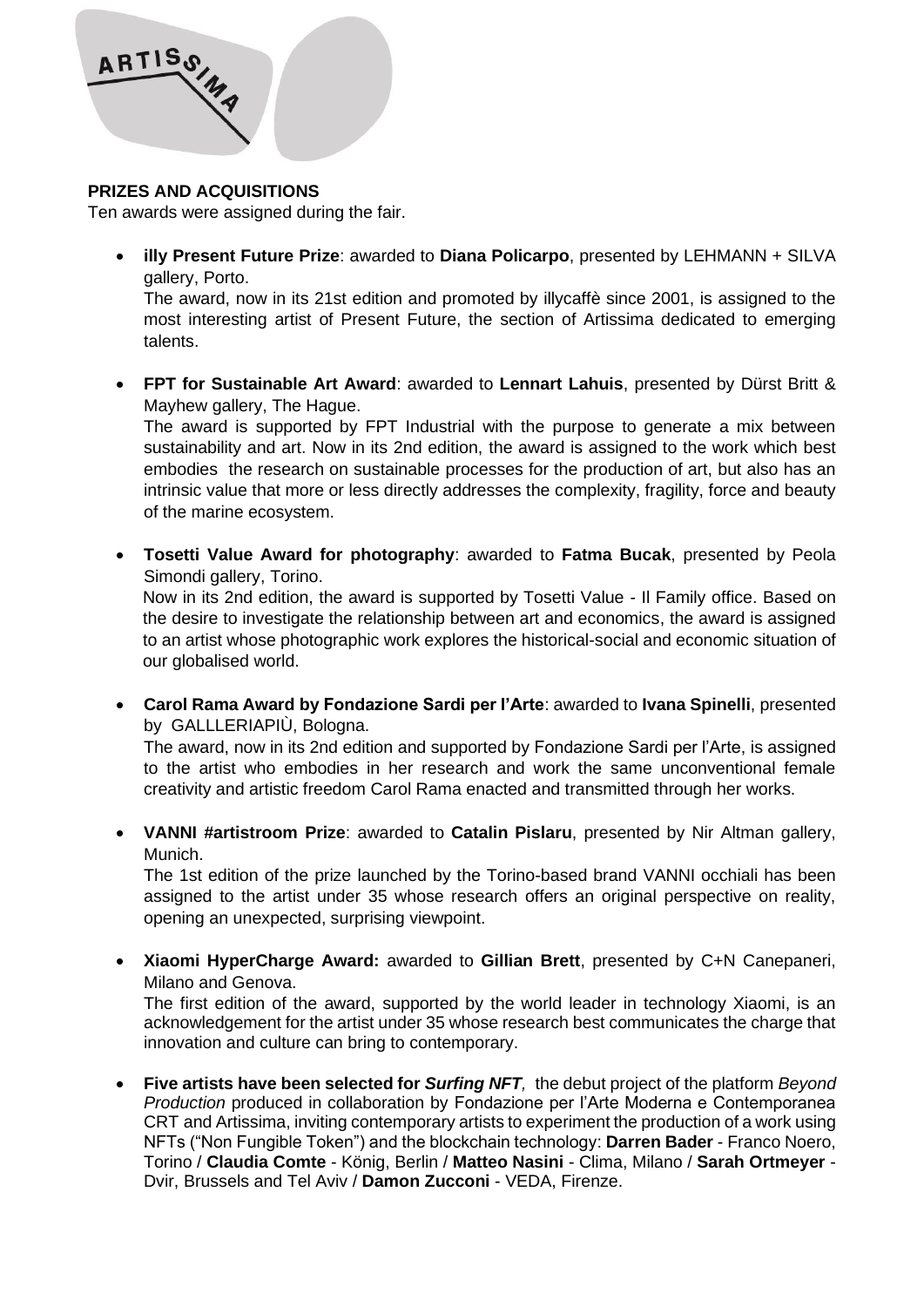

The works will be presented on the dedicated platform in February 2022, on the occasion of an event held at OGR Torino, one of the most dynamic centres of cultural experimentation and production on a European level. Among the 5 works, one will be selected as the winner of the OGR Award and will be acquired by Fondazione per l'Arte Moderna e Contemporanea CRT for its collection.

- **Ettore and Ines Fico Prize**: awarded to **Mimosa Echard** and **Namsal Siedlecki**, respectively presented by Martina Simeti gallery, Milano and Magazzino, Roma. Launched in 2009 and promoted by MEF Museo Ettore Fico in Torino, the prize is dedicated to promotion and evaluation of young artists participating at the fair through an acquisition. Four artworks have been purchased at the 28th edition of the fair.
- **"ad occhi chiusi…"**: awarded to **Heba Y. Amin**, presented by Zilberman gallery, Istanbul and Berlin, and **Dominique White**, presented by Veda gallery, Firenze. The prize based on the collaboration between Artissima and Fondazione Merz, is assigned to the international artist who best reflects the research activities of the foundation on young art of the Mediterranean.
- **JaguArt – The Italian Talent Road Show**: assigned to **Luca Arboccò**. The project, launched in 2019, has involved Italian cities, Jaguar dealerships, galleries and fine arts academies in a journey presenting one artist for each appointment and with the final stop at Artissima 2021. The winner has been selected by the votes of visitors during the road show and at the fair.

Artissima continues to be an important occasion for significant museum acquisitions.

**Fondazione per l'Arte Moderna e Contemporanea CRT** acquired 12 works by 7 artists that will be part of the historical collection of the Foundation. Five works by **Micol Assäel**, **Giuliana Rosso**, **Francis Offman** and **Gokula Stoffel** have been acquired for **Castello di Rivoli Museo d'Arte Contemporanea**. Seven works by **Chiara Camoni**, **Pesce Khete** and **Davide Sgambaro** will be part of the exhibition displays at the **GAM – Galleria Civica d'Arte Moderna di Torino**.

The fair also presented the acquisitions of the first edition of **Marval Collection New Entries Support**, based on the dialogue with **Artissima** and oriented to the promotion of young galleries. The three artists whose works have been selected amongst the New Entries section and acquired by Marval Collection are **Mimosa Echard**, presented by Martina Simeti gallery, Milano, **Eliška Konečná**, presented by eastcontemporary, Milano, and **Nelson Pernisco**, presented by White Noise, Roma.

## **PROJECTS IN THE CITY**

Many projects have been activated with public and private institutions active in the Torino area.

*Rimbalzi*, the exhibition curated by Barbara Costa and Ilaria Bonacossa, with images from the Archivio Publifoto Intesa Sanpaolo and the bank's historical archives, will continue to be on view in the hall of the Intesa Sanpaolo tower, and online at [www.artissima.art,](http://www.artissima.art/) until 5 December 2021.

The renewed dialogue between Artissima and Gruppo UNA has led to the presentation of the sitespecific installation *6 CHAIRS* by Augustas Serapinas (Vilnius, 1990) inside the ballroom of the historic **Hotel Principi di Piemonte | UNA Esperienze**. With a height of almost two meters and inspired by the tall chairs used by tennis umpires, the installations invited viewers to take possession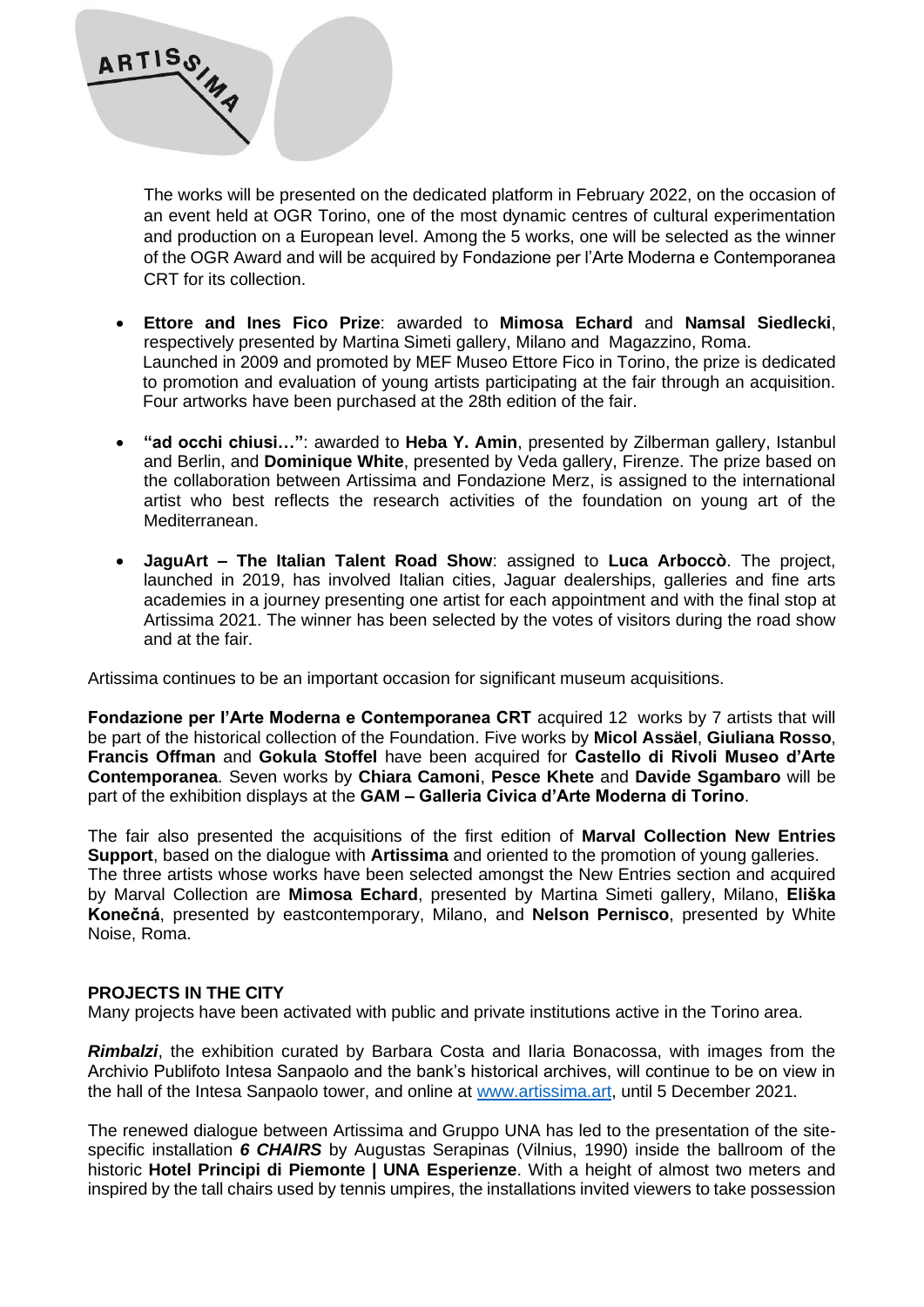

of a suspended space, a place from which to observe and to "judge" the world based on one's own rules.

**Combo** has continued its partnership with Artissima, becoming a creative lounge that invited the art world into its versatile, contemporary spaces in the centre of the city of Torino.

Artissima has effectively renewed its support for contaminations between contemporary art and the world of enterprise, as an opportunity to generate new encounters and interactions. For the occasion of Artissima, the initiative **ArtVenture** is a project of mapping, coordinated by **Nicola Zanella**, to examine the most significant and effective dialogues with businesses that have decided to invest in contemporary art. The first companies selected in this mapping can be seen at the platform www.artissima.art.

The next iteration of Artissima will take place from 4 to 6 November 2022, with a preview on 3 November.